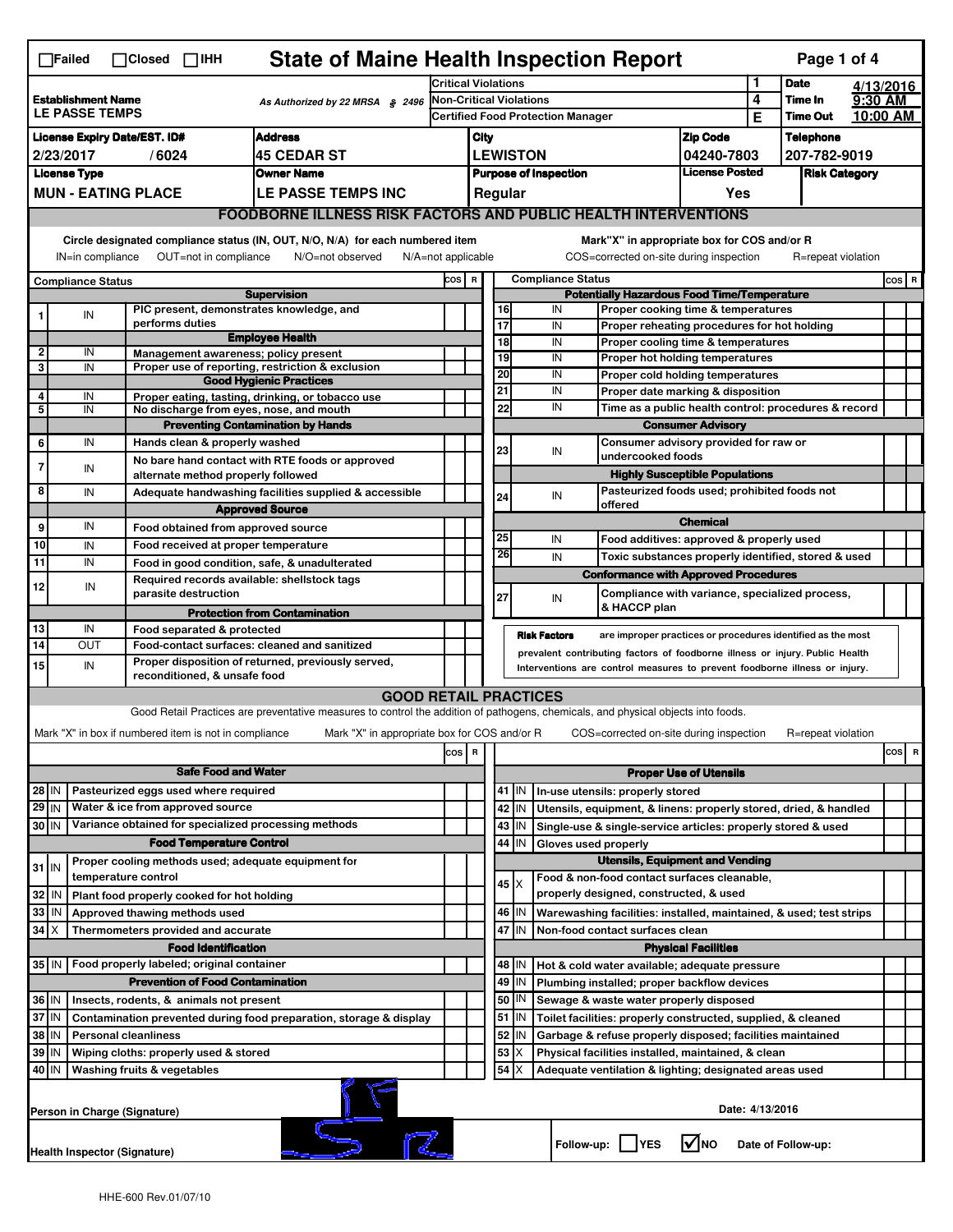|                                                    |                                      |                                 | <b>State of Maine Health Inspection Report</b> |                        | Page 2 of 4                      |
|----------------------------------------------------|--------------------------------------|---------------------------------|------------------------------------------------|------------------------|----------------------------------|
| <b>Establishment Name</b>                          |                                      | As Authorized by 22 MRSA § 2496 | 4/13/2016<br>Date                              |                        |                                  |
| <b>LE PASSE TEMPS</b>                              |                                      |                                 |                                                |                        |                                  |
| License Expiry Date/EST. ID#<br>/6024<br>2/23/2017 | <b>Address</b><br><b>45 CEDAR ST</b> | City / State<br><b>LEWISTON</b> | /ME                                            | Zip Code<br>04240-7803 | <b>Telephone</b><br>207-782-9019 |
|                                                    |                                      | <b>Temperature Observations</b> |                                                |                        |                                  |
| Location                                           | <b>Temperature</b>                   |                                 | <b>Notes</b>                                   |                        |                                  |
| wash cycle                                         | $150+$                               |                                 |                                                |                        |                                  |
| hot water                                          | $110+$                               |                                 |                                                |                        |                                  |
| walk-in cooler                                     | 38                                   |                                 |                                                |                        |                                  |
| milk                                               | 32                                   |                                 |                                                |                        |                                  |
| beer                                               | 34                                   |                                 |                                                |                        |                                  |
| rinse cycle                                        | $180+$                               |                                 |                                                |                        |                                  |

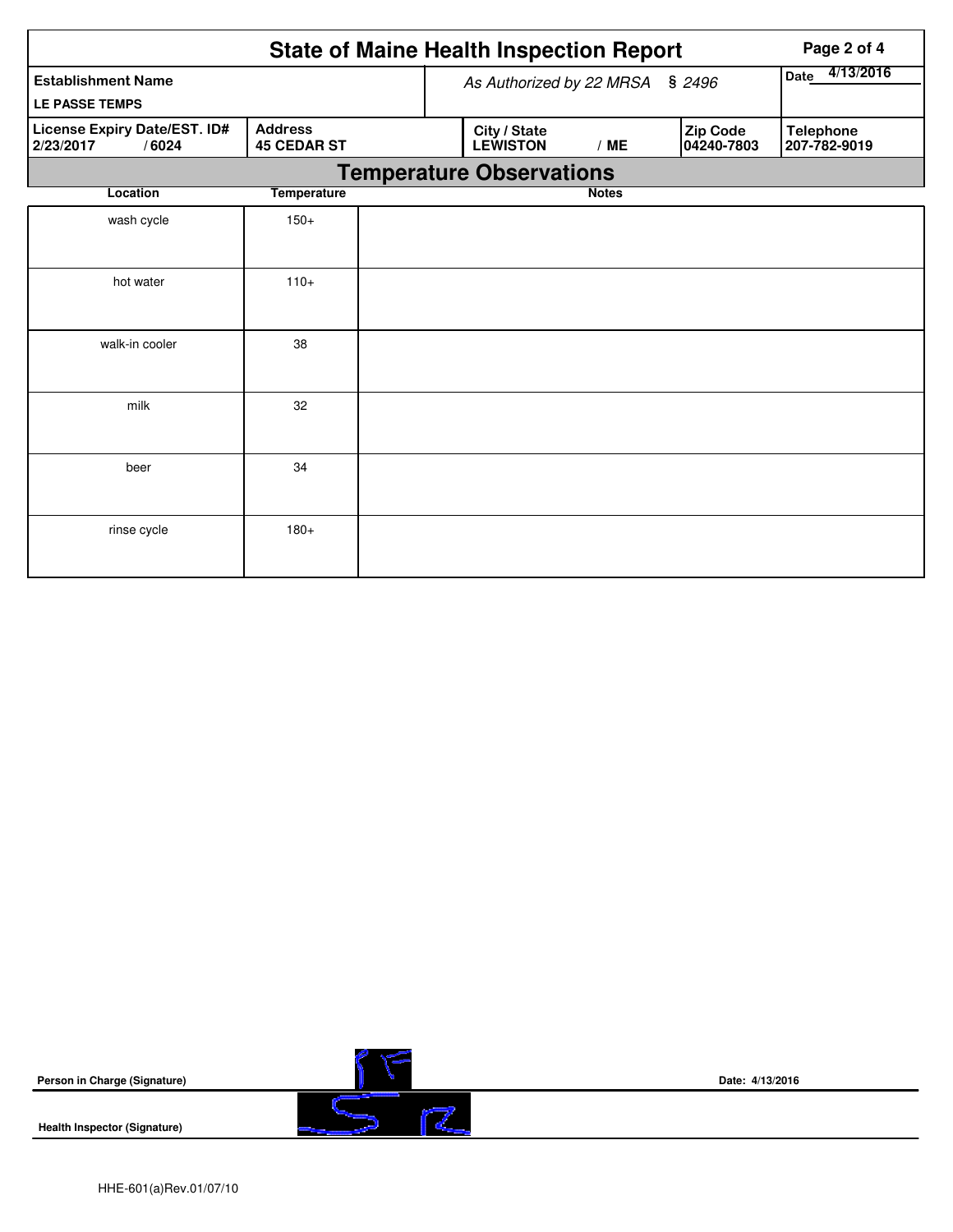| <b>State of Maine Health Inspection Report</b>                                                                                                     |                                                                                                     |                                 |           |                               |  |  |  |  |  |
|----------------------------------------------------------------------------------------------------------------------------------------------------|-----------------------------------------------------------------------------------------------------|---------------------------------|-----------|-------------------------------|--|--|--|--|--|
| <b>Establishment Name</b>                                                                                                                          |                                                                                                     |                                 |           |                               |  |  |  |  |  |
| <b>LE PASSE TEMPS</b>                                                                                                                              |                                                                                                     |                                 |           |                               |  |  |  |  |  |
| License Expiry Date/EST. ID#<br>2/23/2017<br>/6024                                                                                                 | <b>Address</b><br><b>45 CEDAR ST</b>                                                                | City / State<br><b>LEWISTON</b> | <b>ME</b> | <b>Zip Code</b><br>04240-7803 |  |  |  |  |  |
| <b>Observations and Corrective Actions</b>                                                                                                         |                                                                                                     |                                 |           |                               |  |  |  |  |  |
| Violations cited in this report must be corrected within the time frames below, or as stated in sections<br>8-405.11 and 8-406.11 of the Food Code |                                                                                                     |                                 |           |                               |  |  |  |  |  |
|                                                                                                                                                    | 14: 4-601.11.(A): C: Equipment food-contact surfaces and utensils are not clean to sight and touch. |                                 |           |                               |  |  |  |  |  |
| <b>INSPECTOR NOTES: Clean interior ice machine</b>                                                                                                 |                                                                                                     |                                 |           |                               |  |  |  |  |  |
| 34: 4-302.12.(A): N: Inadequate number of food temperature measuring devices provided.                                                             |                                                                                                     |                                 |           |                               |  |  |  |  |  |
| INSPECTOR NOTES: thermometer missing refrigerator upstairs                                                                                         |                                                                                                     |                                 |           |                               |  |  |  |  |  |
| 45: 4-202.15: N: Can openers improperly designed and constructed.                                                                                  |                                                                                                     |                                 |           |                               |  |  |  |  |  |
| <b>INSPECTOR NOTES: clean can opener</b>                                                                                                           |                                                                                                     |                                 |           |                               |  |  |  |  |  |
| 53: 6-201.11: N: Floors, walls, and ceilings are not smooth and easily cleanable.                                                                  |                                                                                                     |                                 |           |                               |  |  |  |  |  |
|                                                                                                                                                    | <b>INSPECTOR NOTES: repair ceiling tiles</b>                                                        |                                 |           |                               |  |  |  |  |  |
| 54: 6-202.12: N: Ventilation may cause food contamination.                                                                                         |                                                                                                     |                                 |           |                               |  |  |  |  |  |
| INSPECTOR NOTES: clean ventilation fans walk-in cooler may cause contamination                                                                     |                                                                                                     |                                 |           |                               |  |  |  |  |  |